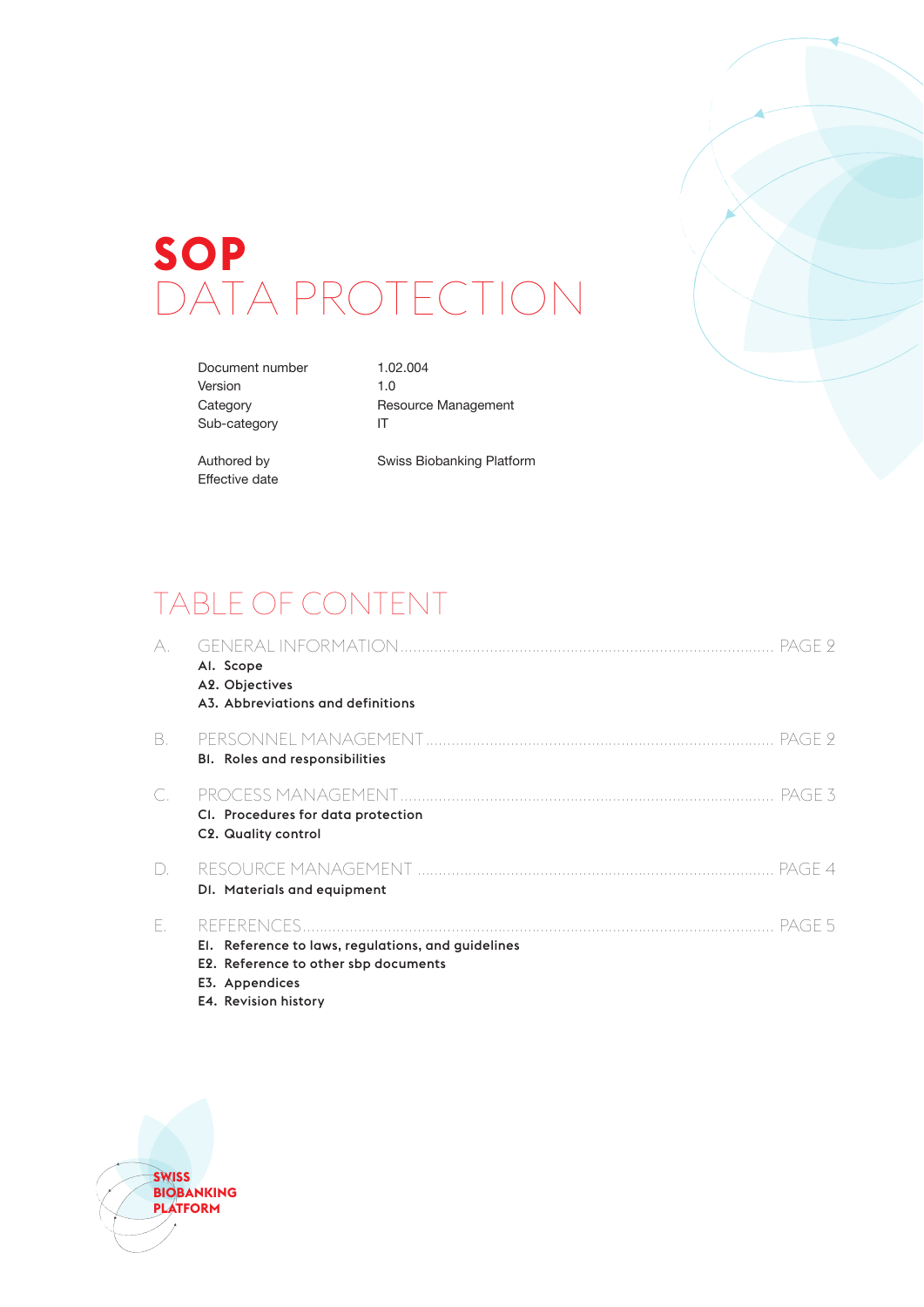# A. GENERAL INFORMATION

### **A1. SCOPE**

Biobanks are responsible and accountable for guarantying the privacy of the participants and safeguarding the integrity and confidentiality of the associated data stored in the Biobank database. This SOP covers the procedures for data protection by controlling the access to information and by preventing data loss, misuse, and damage.

#### **A2. OBJECTIVES**

- **>** Ensure that the privacy rights of participants are protected.
- **>** Ensure the authenticity, confidentiality, and integrity of data stored in the Biobank database.
- **>** Ensure that only authorised qualified personnel access the Biobank database.
- **>** Ensure that IT safety measures are implemented to prevent data loss, damage, and misuse.

### **A3. ABBREVIATIONS AND DEFINITIONS**

For this document, the following abbreviations apply. BB = Biobank BIMS = Biobank Information Management System QR = Quality Representative

SBP = Swiss Biobanking Platform

SOP = Standard Operating Procedure

See SBP Glossary for definitions of associated data and other terms

The SBP SOPs are based on Good Biobanking Practices to ensure an optimal setup for the biobanking activities.

Additionally, the SBP SOPs can serve as a reference for BBs to develop site-specific Work Instructions.

# B. PERSONNEL MANAGEMENT

# **B1. ROLES AND RESPONSIBILITIES**

| <b>BB</b> personnel        | <b>Responsibility / role</b>                                                                                                                                |  |  |
|----------------------------|-------------------------------------------------------------------------------------------------------------------------------------------------------------|--|--|
| <b>BB Manager/Director</b> | > Appoints Key-keeper<br>> Administers confidentiality agreements<br>> Authorises personnel to access the database<br>> Defines backup and recovery plan    |  |  |
| Key-keeper                 | > Keeps the key to coded data<br>> Protects the key from disclosure                                                                                         |  |  |
| Qualified personnel        | > If authorised, access the database                                                                                                                        |  |  |
| IT personnel               | > Implement and administer the backup system<br>> Recover data, when necessary<br>> Implement IT safety measures<br>> Require the use of "strong" passwords |  |  |
| ΟR                         | > Performs Quality Control                                                                                                                                  |  |  |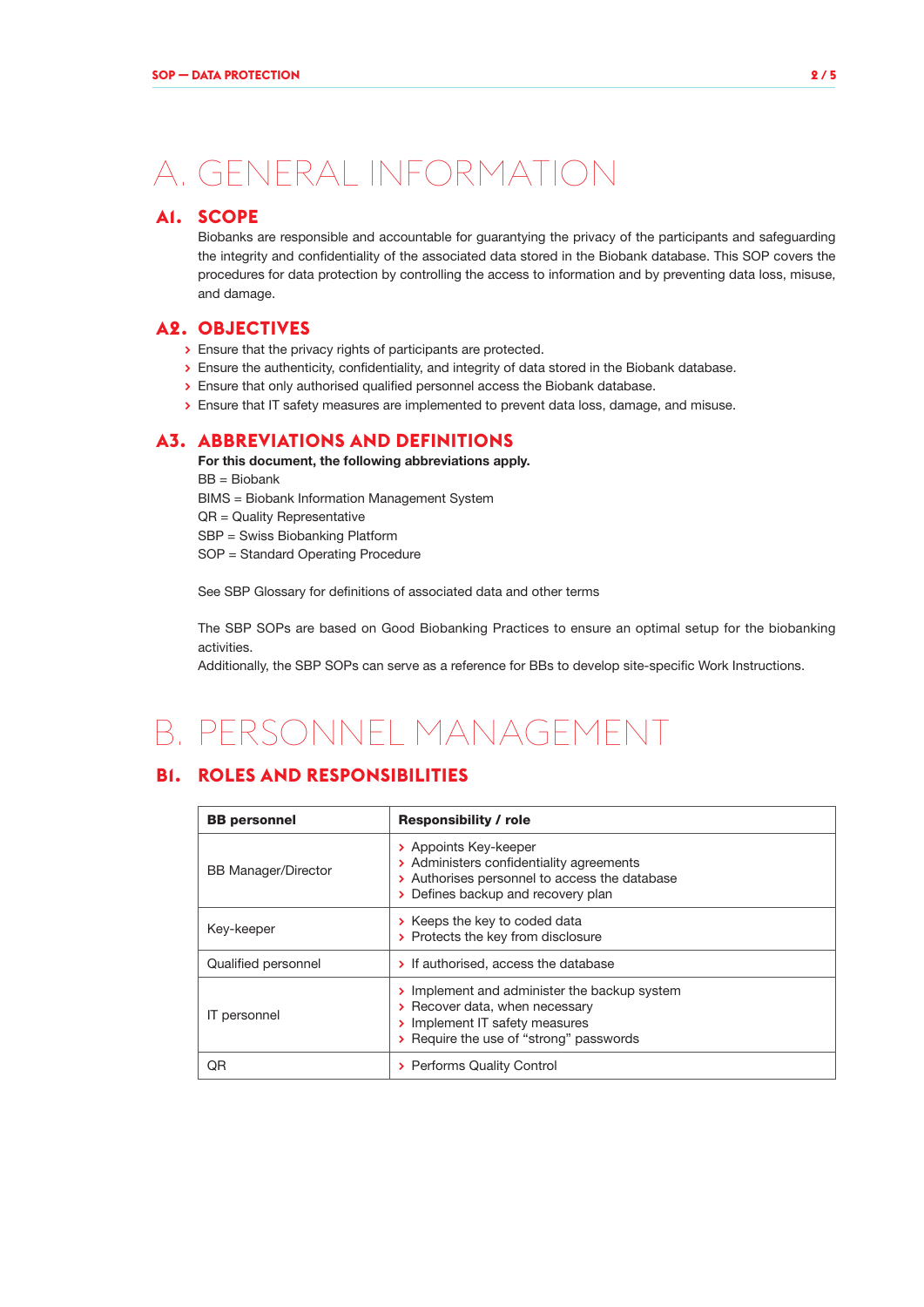# C. PROCESS MANAGEMENT

# **C1. PROCEDURES FOR DATA PROTECTION**



#### **C1.1. Limited access to authorised personnel**

- **>** The access to the database shall be granted to the personnel who are authorised to enter, audit, access, and process data stored in the database, according to the tasks described in the Personnel file (Document 2.02.001).
- **>** When appropriate, the BB Manager/Director shall administer a confidentiality agreement to guests, visitors, outsourced employees, auditors/inspectors, and newly authorised/employed personnel.

#### **C1.2 Electronic data access rules**

- **>** IT personnel shall implement IT safety measures to prevent and detect security breaches of the database.
- **>** Electronic data access should be monitored, audited, and documented.
- **>** IT personnel should require the use of "strong" (or non-intuitive) passwords to access the database. The definition of "strong" password should be included in the BB Work Instructions.
- **>** IT personnel should encourage the personnel to log off from the database when moving from the workplace.
- **>** Accounts shall be unique and personal. Shared accounts or access to the database with another user's account shall be forbidden.
- **>** The passwords allowing access to data shall be kept confidential. Personnel shall not share with anyone nor write down the password.
- **>** IT personnel should require BB personnel to change the passwords on a regular basis.
- **>** If an account or a password is suspected to have been compromised, the password shall be immediately changed or the account shall be blocked, following the procedures reported in the Non-conformity Management SOP (Document 1.04.002).

#### **C1.3 Safekeeping of coded data**

- **>** In the presence of coded data, a Participant Identification Log (Document 2.01.002) shall be filled out for each participant. Since this document allows the coding/decoding of participant's biological resources, it shall be kept confidential.
- **>** At no time, the Participant Identification Log (Document 2.01.002) shall be copied or given outside the BB or to any person involved in the research project.
- **>** A key-keeper shall be appointed by the BB Manager/Director to access and manage the Participant Identification Log (Document 2.01.002). The appointed key-keeper shall not be involved in the research project based on the coded data of which he/she has the key, according to the Human Research Ordinance (HRO) of 20 September 2013, 2013 (Status as of 1 January 2018) Art. 26:

The key must be stored separately from the material or data collection and in accordance with the principles of Article 5 paragraph 1, by a person to be designated in the application who is not involved in the research project.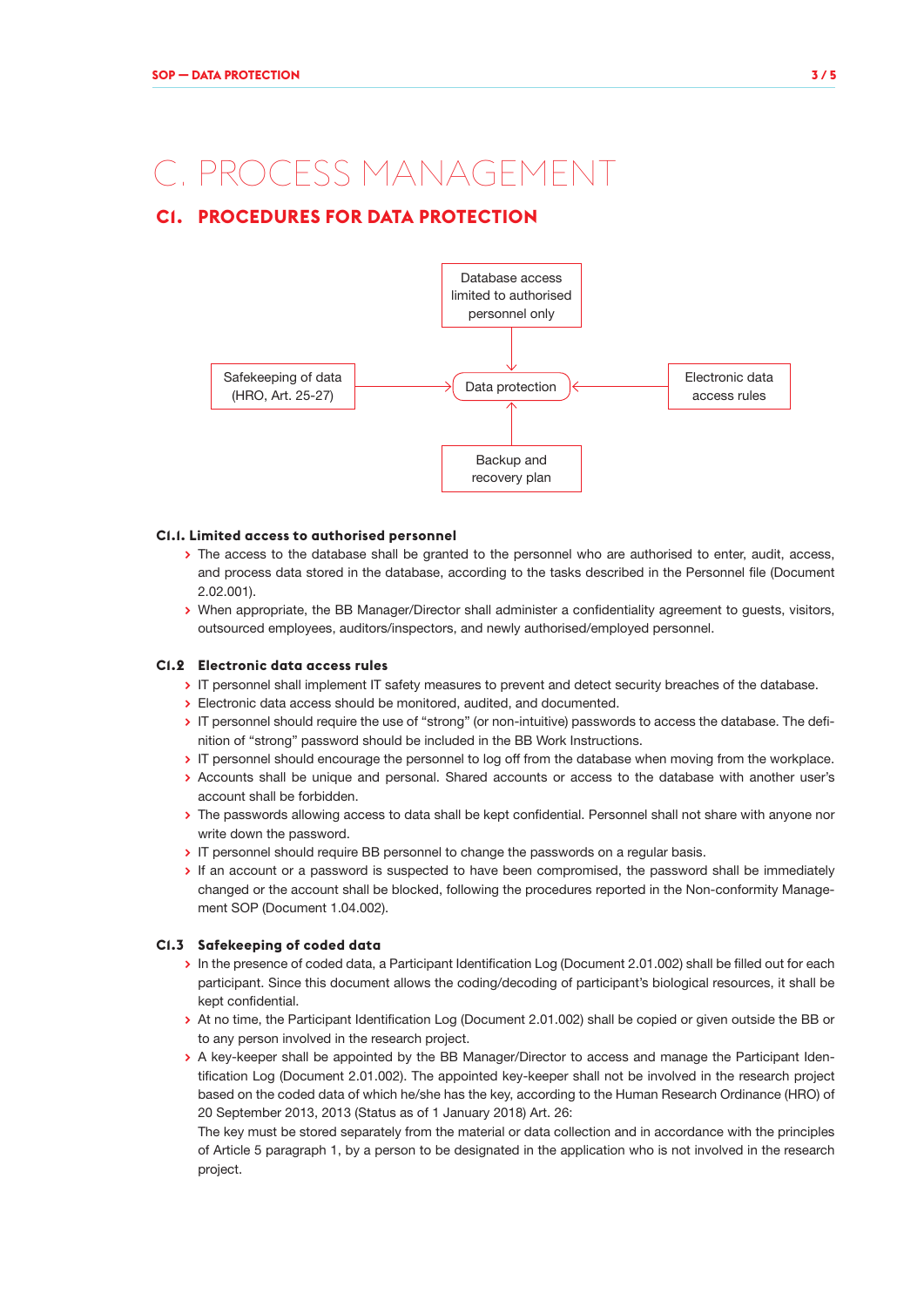- **>** The decoding of human participant's biological resources shall follow the Human Research Ordinance (HRO) of 20 September 2013 (Status as of 1 January 2018), Art. 27:
	- For coded biological material and coded health-related personal data, the code may only be broken if:
		- **>** breaking the code is necessary to avert an immediate risk to the health of the person concerned;
		- **>** a legal basis exists for breaking the code; or
		- **>** breaking the code is necessary to guarantee the rights of the person concerned, and in particular the right to revoke consent.

#### **C1.4 Safekeeping of anonymised data**

- **>** In the presence of anonymised data, qualified personnel should ensure that the personal data are irreversibly masked or deleted, in agreement with the Human Research Ordinance (HRO) of 20 September 2013 (Status as of 1 January 2018), Art. 25:
	- **>** For the anonymisation of biological material and health-related personal data, all items which, when combined, would enable the data subject to be identified without disproportionate effort, must be irreversibly masked or deleted.
	- **>** In particular, the name, address, date of birth, and unique identification numbers must be masked or deleted.

#### **C1.5 Safekeeping of anonymised data**

- **>** The BB Manager/Director together with the IT personnel shall define and implement a backup routine and recovery plan to protect data against misuse, loss, and damage.
- **>** The backup shall be performed automatically and on a regular basis. The frequency of the backups is defined by the BB Work Instructions and depends on the frequency of data modifications.
- **>** In case of user error, failure of equipment, catastrophic event, or deliberate intrusion or hacking, the personnel shall implement Immediate Corrective actions and follow the procedures described in the Non-conformity Management SOP (Document 1.04.002).
- **>** Documentation related to the implementation of backup routine and recovery plan shall be made accessible for internal and external audits, as further explained in the Internal audit SOP (Document 1.04.004).

#### **C2. QUALITY CONTROL**

- **>** Control that the personnel, which are authorised to access the database, are qualified and trained to access data, according to the job descriptions in the Personnel file (Document 2.02.001) and as explained in the Personnel Management SOP (Document 1.02.001)
- **>** Control that the appointed key-keeper is not involved in the research project based on the coded data of which he/she has the key.
- **>** Control that the backup is up-to-date so that the database can be entirely and accurately recovered.
- **>** Every time the QR performs quality control on the process outputs, quality control details (date of QC, outcomes) shall be recorded in the Quality Control Results (Document 2.04.009).

# RESOURCE MANAGEMENT

#### **D1. MATERIALS AND EQUIPMENT**

The materials and equipment in the following list are recommendations only and may be substituted by alternative/equivalent products more suitable for the specific task or procedure.

#### Materials and equipment

Backup hard disks